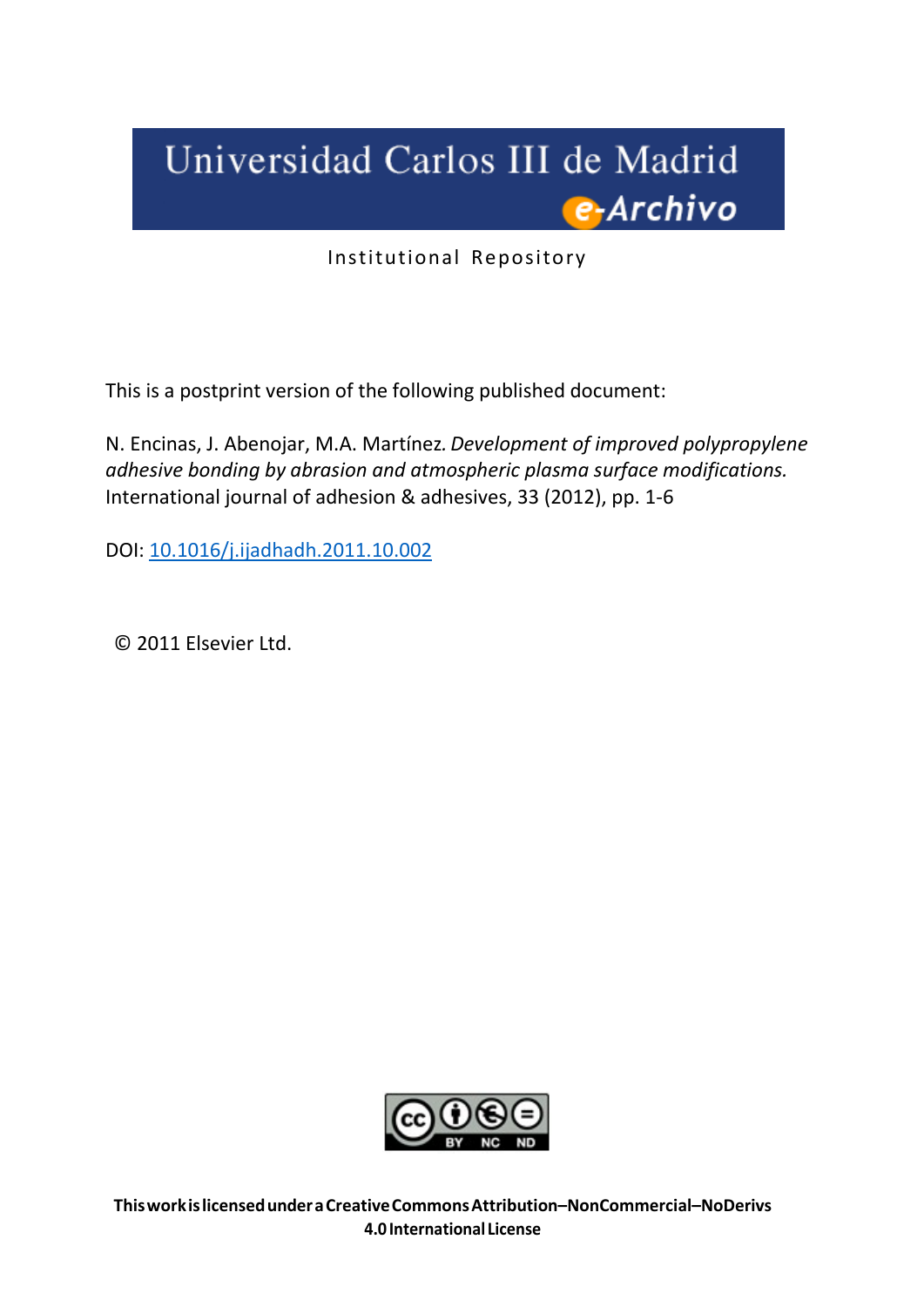# Development of improved polypropylene adhesive bonding by abrasion and atmospheric plasma surface modifications

# N. Encinas\*, J. Abenojar, M.A. Martínez

Materials Science and Engineering Department, IAAB, Materials Performance Group, Universidad Carlos III de Madrid, Av. Universidad 30, 28911 Leganés, Madrid, Spain

Keywords: Polymeric surface preparation **Wettability** Lewis acid and base Work of adhesion Atmospheric pressure plasma torch Primer Polyurethane Polypropylene Adhesion

# ABSTRACT

The present work deals with the problematic adhesive bonding of substrates with low surface energy. Different approaches have been explored with the aim of creating adequate adhesive joints based on polyolefinic substrate and polyurethane adhesive. The selected material under study was polypropy lene (PP) as adherend, and a commercial Sikaflex $\mathfrak{B}$  252 polyurethane one component based structural adhesive (PU) as joint fluid. Among the diverse pre treatments typically used to prepare surfaces prior to bonding, mechanical abrasion with emery paper of 80 grain size, the use of a chemical primer and atmospheric pressure air plasma torch (APPT) were the selected methods to facilitate the application of the PU by means of surface energy enhancement as well as to create a correct mechanical interlocking of the adherent adhesive interface. Changes in the wettability of the polymer were evaluated by contact angle measurements following the UNE EN 828:2010. Surface energy was calculated both in terms of Owens approximation and acid base considerations, leading to the possibility of determining a relationship between changes in surface energy and adhesion. Changes in the chemical composition of the surface were studied by X ray photoelectron spectroscopy (XPS), electron diffraction X Ray (EDX) probe and attenuated total multiple reflection mode infrared spectroscopy (ATR FTIR). Morphological modifications were investigated with scanning electron microscopy (SEM). Variations in the strength of single lap PP PP joints with the treatments were evaluated by lap shear tests following the UNE EN 1465:2008 standard. Experimental evidence supports the superiority of the APPT treatment to increase wettability and adhesion of polyolefinic surfaces, especially when combined with the use of a primer.

#### 1. Introduction

The application of polymeric materials in automotive or aircraft industries results in systems, which offer many benefits, like lightweight, good thermomechanical bulk properties, low cost and recycling [1 4]. These materials are often presented as bonded components [5] enabling to avoid the use of mechanical methods (welding, riveting), which generally lead to stress and failure problems, or surface degradation. In the context of automotive industry, polyurethane based (PU) structural adhesives offer high performance, including chemical resistance, gap filling capability, vibration damping or short curing time [6 8]. PU are known to be one of the most versatile type of polymers, used as foams, coatings, adhesives or elastomers, for example. They are formed by the reaction of isocyanate with hydroxyl, amine, urea/urethane or allophanate groups [9], yielding urethane based compounds, which generally cure under moist conditions to generate elasto meric materials. Tyczkowski et al. [10] presented the main mechanisms involved in the process of sticking polymers, includ ing mechanical adhesion (due to interdiffusion of the adhesive into the polymer), chemical adhesion (based on the creation of covalent bonds) and thermodynamic adhesion, which relied on the surface energy of the substrates [11]. Adhesion on polymeric substrates is hindered by their low surface energy and hydrophobic nature [12 15]. Many approaches on surface treatments based both on chemical or physical modifications have been developed in the recent years [2,16 18]. Physical methods based on mechanical abrasion are supposed to create an extended bonding area as they generate grooves and valleys, but cause a large damage to the treated specimens [12]. On the other hand, chemical treatments are typically used with the aim of modifying both morphology, by means of surface etching or grafting, and the chemical structure of polymers, but they present serious problems of environmental contamination, which have provoked the investigation on the industrial substitution of these processes [13].

In this context, plasma sources represent a fast and environ mentally friendly method to modify polymeric surfaces without affecting bulk properties [19 22]. The action of plasma onto a surface is basically focused on three effects: (a) cleaning by means of pollutants' breakdown, (b) surface etching due to the impact of

<sup>\*</sup> Corresponding author. Tel.:  $+34916248863$ ; fax:  $+34916249440$ . E-mail address: nencinas@ing.uc3m.es (N. Encinas).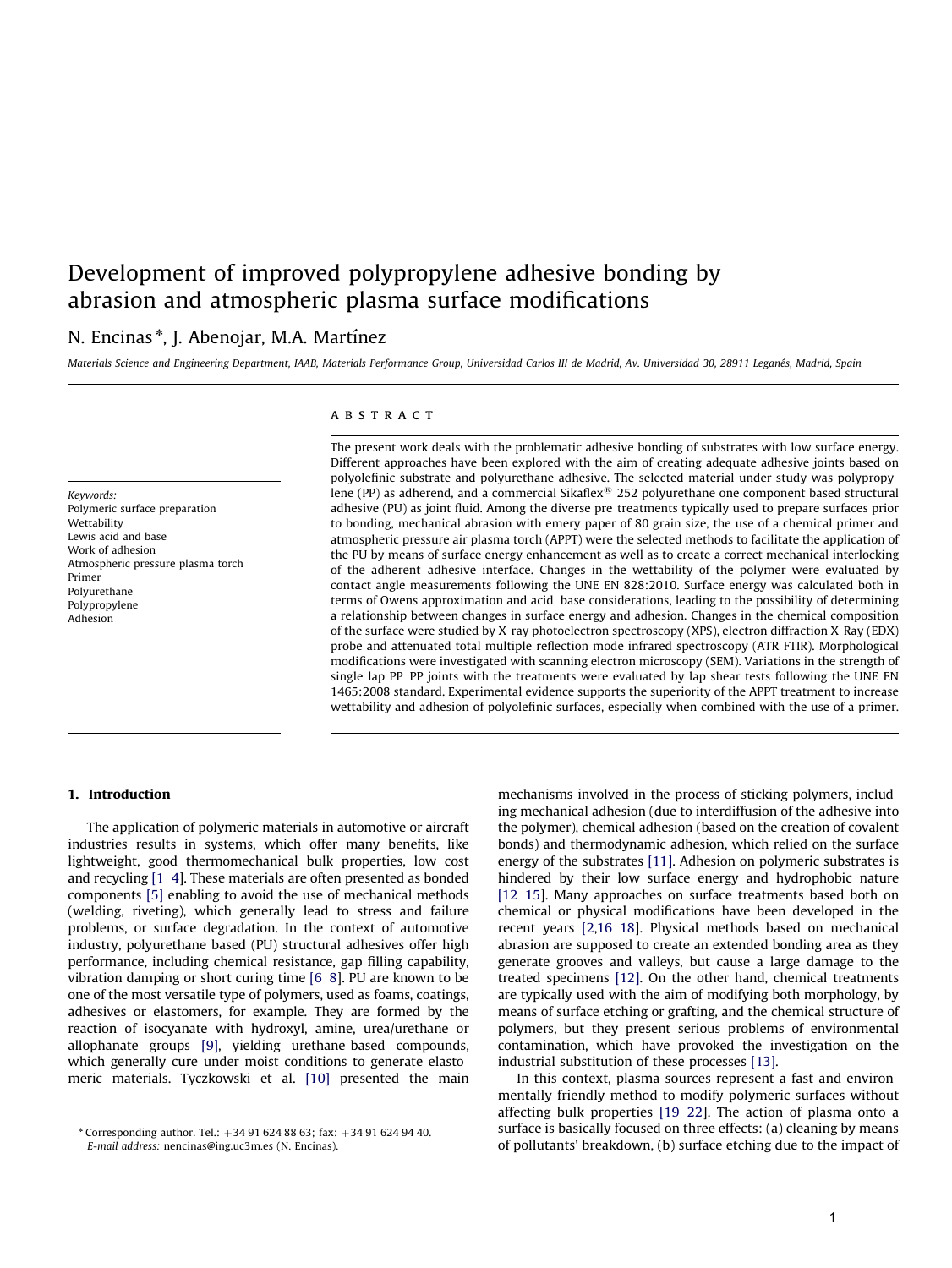the flux and (c) introduction of new functionalities, thanks to the rupture of bonds in the polymers' outermost layer and further reactions with active species (molecules, ions, radicals) existing in plasma. These moieties may also induce a crosslinking process.

Interfacial interactions are an important factor in the predic tion of adhesion. The surface energy can be described as a sum of a polar and a dispersion contribution

$$
\gamma_T = \gamma_D + \gamma_P \tag{1}
$$

This treatment was considered to obtain the Owens Wendt Rable Kaelble (OWRK) [24] calculation method (Eq. (2)), which enables the determination of the contributions to the total surface energy due to London type forces (dispersion) and the rest of interactions existing in the liquid solid interface such as hydro gen bonding and dipole dipole interaction (polar). In this expres sion,  $\theta$  represents the test liquid contact angle onto the surface,  $\gamma_l$ and  $\gamma_s$  are the liquid surface tension and the surface energy, respectively. The superscripts D and P are referred to the dis persive and polar fractions contribution, respectively, to the  $y_l$ and  $\gamma$ <sub>s</sub> parameters:

$$
\frac{(1+\cos\theta)\gamma_l}{\sqrt{\gamma_l^D}} = \sqrt{\gamma_s^P} \sqrt{\frac{\gamma_l^P}{\gamma_l^D}} + \sqrt{\gamma_s^D}
$$
 (2)

A deeper understanding of the adhesion process will be achieved by calculating the thermodynamic work of adhesion required to separate a unit area of two phases in contact [25]. The combination of the Dupré expression [26], which assumes that there is negligible liquid surface area change upon adhesion to a solid surface [27], and Young's equation [28] leads to an expres sion (Eq. (3)), which allows the prediction of the bonding characteristics of a surface through two experimentally measur able parameters, the liquid tension and its contact angle onto the solid surface [29]:

$$
W_A = \gamma_{lv} + \gamma_{sv} \quad \gamma_{sl} = \gamma_{lv} (1 + \cos \theta) \approx \gamma_l (1 + \cos \theta) \tag{3}
$$

where  $W_A$  is the work of adhesion,  $\gamma_l$  is the surface tension or energy of the liquid and  $\theta$  is referred to the value of the liquid contact angle on the solid surface.

On the other hand, Good et al. [30 32] took the surface energy as the sum of two different fractions, acid base and Lifshitz van der Waals (Eq. (4)), related to specific and non specific interac tions, respectively:

$$
\gamma_T = \gamma_s^{LW} + \gamma_s^{AB} \tag{4}
$$

While the  $\gamma_s^{LW}$  term comprises three additive parameters (London dispersion, Debye induction and Keesom dipole dipole forces), the term  $\gamma_{\rm s}^{\rm AB}$  is referred to an electron donor ( $\gamma^-$ ) and an electron acceptor  $(y^+)$  factors, which follow the relation shown below

$$
\gamma_s^{AB} = 2\sqrt{\gamma - \gamma +}
$$
 (5)

By substitution in the Young Dupré equation [26 29], the total surface energy between a liquid and a solid surface can be expressed as follows (Eq. (6)):

$$
\gamma_l(1+\cos\theta) = 2\sqrt{\gamma_l^{LW}\gamma_s^{LW}} + 2[\sqrt{\gamma_l^+\gamma_s^-} + \sqrt{\gamma_l^-\gamma_s^+}]
$$
(6)

It is necessary to achieve contact angle data of three liquids, two polar and one of non polar nature in order to obtain the values of the required parameters.

As Dillingham et al. described [33], it is possible to assume a relationship between the acid base interactions and the work of adhesion, thus to predict the functionalities responsible for adhe sion by means of contact angle and wettability measurements.

In this paper, single lap joints of PP substrates bonded with a thixotropic PU adhesive (Sikaflex $\mathbb{B}$  252) were obtained by sub jecting polymer to treatments of abrasion, application of a

chemical primer (Sika Primer® 215), APPT and combination of methods (APPT and the use of primers), in order to achieve an adequate bonding area. The evaluation of the chemical changes achieved by contact angle, EDX, ATR FTIR and XPS measurements showed the special effectiveness of APPT to enhance the surface energy, thus the work of adhesion and the joints' shear strength. Results suggested that the most suitable treatment to improve the adhesion capability of the studied polyolefin was the combi nation of a primer and APPT.

# 2. Experimental

# 2.1. Materials

Experiments were carried out on the surfaces of PP, provided by Ketersa (Spain). Every treatment was preceded by a cleaning process with methylethylketone (MEK) in order to eliminate any possible grease or pollutant particle existing on the surfaces. The selected adhesive was a Sikaflex $\mathbb B$  252 (Sika S.A.U., Spain) with one component as PU chemical base. Supplier specifications list a curing speed of approximately 12 h under 23  $\degree$ C and 50% relative humidity conditions, with a low shrinkage rate (about 6%).

#### 2.2. Surface pre treatments

Mechanical abrasion was performed using emery paper of 80 grain size (hereafter denominated S80). After abrading, an exhaus tive cleaning step was necessary due to the amount of detached particles from the sandpaper generated in the process. Plasma treatment was achieved using an APPT set up, described in detail elsewhere [23]. Briefly, the air plasma species were generated by a non equilibrium high tension discharge of 20 kV at a frequency of 17 kHz and expelled through a rotating torch situated at 6 mm distance to the samples. The system speed was set at 0.2 m/s.

Finally, an adequate primer for polymeric surfaces (Sika Primer<sup>®</sup>) 215) was used under three different conditions: (i) application after surface wiping with MEK, (ii) deposition of the primer after subjecting surfaces to APPT and (iii) APPT treatment followed by primer use and further fast curing of the promoter under APPT.

# 2.3. Calculation of surface energy and work of adhesion through contact angle

The selection of the liquids for the contact angle measure ments was done considering a wide range of polarities, including deionised water, glycerol, nitromethane, diiodomethane and 1,5 pentanediol.

Measurements were performed with an OCA 15 plus device from DataPhysics (Neurtek Instruments, Eibar, Guipúzcoa, Spain) using the sessile drop method and following the UNE EN 828:2010 standard.

Electron acceptor and donor characteristics of the surfaces were obtained by substitution of water, glycerol and diiodo methane data in Eq. (6) (Table 1).

Table 1 Surface energy components of the acid–base test liquids.

| Liquid          | $\gamma_T$ (mJ/m <sup>2</sup> ) | $\gamma^{LW}$ (mJ/m <sup>2</sup> ) $\gamma_i^+$ (mJ/m <sup>2</sup> ) $\gamma_i$ (mJ/m <sup>2</sup> ) |      |      |
|-----------------|---------------------------------|------------------------------------------------------------------------------------------------------|------|------|
| Deionised water | 72. R                           | 21.8                                                                                                 | 25.5 | 25.5 |
| Glycerol        | 64.0                            | 34.0                                                                                                 | 3.9  | 57.4 |
| Diiodomethane   | 50.8                            | 50.8                                                                                                 | 0.0  | 0.0  |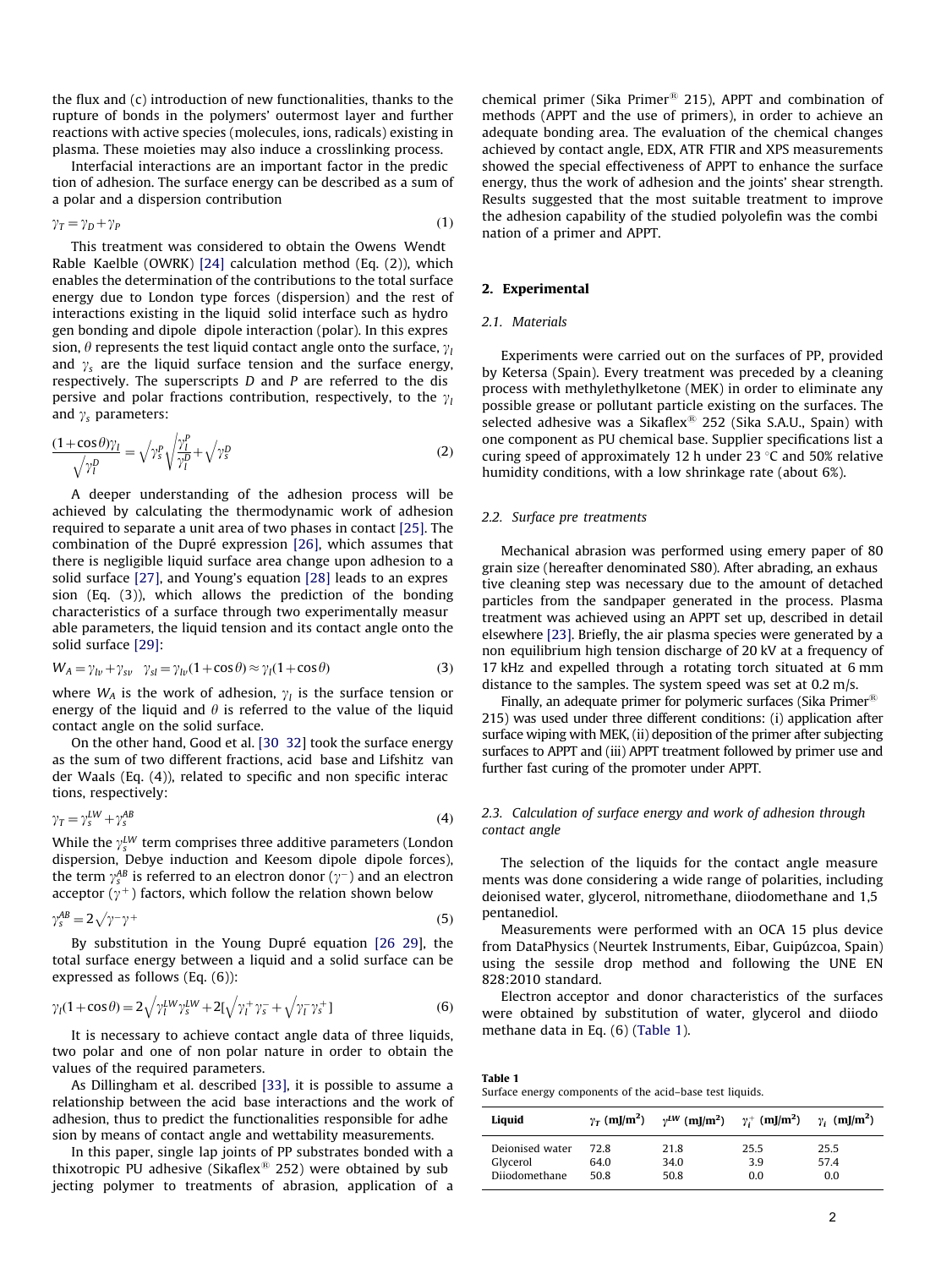#### 2.4. Morphological and chemical study of the treated surface

The topography of the PP surfaces before (both pristine and treated) and after lap shear tests was analysed with a Philips XL 30 FEI EUROPE SEM microscope (Eindhoven, Holland) with electron beam energy of 20 kV.

Chemical modifications on the outermost surface layer on the pristine and APPT treated samples were analysed both by X ray photoelectron spectroscopy (XPS) and attenuated total multiple reflection infrared spectroscopy (ATR FTIR). The devices are described elsewhere [23], but briefly, they consist of a VG Scientific Microtech Multilab (VG Scientia, Hastings, United Kingdom) spec trometer using a Mg  $K_{\alpha}$  X ray source (1253.6 eV) and a Brucker Tensor 27 (Brucker Optik GmbH, Madrid, Spain) spectrometer.

Finally, an elemental analysis of the specimens was performed using the energy dispersive X Ray probe provided in the SEM device.

#### 2.5. Lap shear test

The scheme of the sample geometries used for the tensile single lap shear tests is shown in Fig. 1. The EN 1465:2008 standard was followed, and experiments were carried out with



Fig. 1. Single lap joint geometry.

#### Table 2

Variation of surface energy components (OWRK method) with treatment.

| Surface                     | $\gamma_T$ (mJ/m <sup>2</sup> ) | $\gamma_D$ (mJ/m <sup>2</sup> ) | $\gamma_P$ (mJ/m <sup>2</sup> ) |  |  |
|-----------------------------|---------------------------------|---------------------------------|---------------------------------|--|--|
| Untreated                   | 23.01                           | 22.82                           | 0.19                            |  |  |
| S80 abraded<br>APPT treated | 23.45<br>50.29                  | 22.04<br>21.24                  | 1.40<br>29.05                   |  |  |

a 1 kN load cell test machine setting a test speed of 1 mm/min, yielding the lap shear strength results.

## 3. Results and discussion

#### 3.1. Effects of pre treatments on surface energy

Results of the effects of both mechanical abrasion and APPT treatment on the PP surfaces are published elsewhere [23,34]. Briefly, attending to data shown in Table 2, the S80 sanding process allowed an increase in surface energy of just 2% compared to pristine PP, with an almost negligible variation of the polar fraction. In contrast, when the samples were subjected to APPT, an almost three times higher surface energy was obtained. In this case, changes in total energy were accompanied by an extra ordinary improvement in the polar fraction by a factor of approximately two. Dispersion fraction, due to London type forces, did not suffer remarkable variations.

When the  $W_A$  parameter was studied on the as received surface (Fig. 2), results varied in a range of approximately  $(\pm 20)$  mJ/m<sup>2</sup>, with an upper value for the almost purely dis persive diiodomethane of 75.9 mJ/m<sup>2</sup>, and lower value for gly cerol of 57 mJ/m<sup>2</sup>. This was in agreement with the non polar character previously described for these types of surfaces, as well as the lower  $W_A$  results (all of them located around 60 mJ/m<sup>2</sup>) found for the more polar liquids. A very similar situation was achieved when subjecting specimens to mechanical S80 abrasion, with the only difference of the relatively gathered results of  $W_A$ corresponding to water, glycerol, nitromethane and 1,5 pentane diol. As it could be inferred from the estimated surface energies (Table 2), the APPT treatment led to materials, which present higher  $W_A$ , correlated with higher difficulties to separate a unit area of the liquid solid interface, in other words, better wett ability and thus, adhesion properties. Calculated  $W_A$  results for APPT treated samples showed an in line behaviour with the decreasing order of liquid tensions from water to nitromethane. In addition, liquids with greater tension and polar character (water and glycerol) were grouped at the top of the chart, while a difference of approximately 20 mJ/m<sup>2</sup> separated the diiodo methane, 1,5 pentanediol and nitromethane  $W_A$  values.

In order to illustrate the type of mathematical relation existing between the surface energy and the  $W_A$  data previously shown,



Fig. 2. Estimation of the changes in  $W_A$  due to the surface treatments for (a) deionised water, (b) glycerol, (c) diiodomethane, (d) 1,5-pentanediol and (e) nitromethane. Linear relationship between  $W_A$  and surface energy of (a) water and (b) diiodomethane is presented in detail.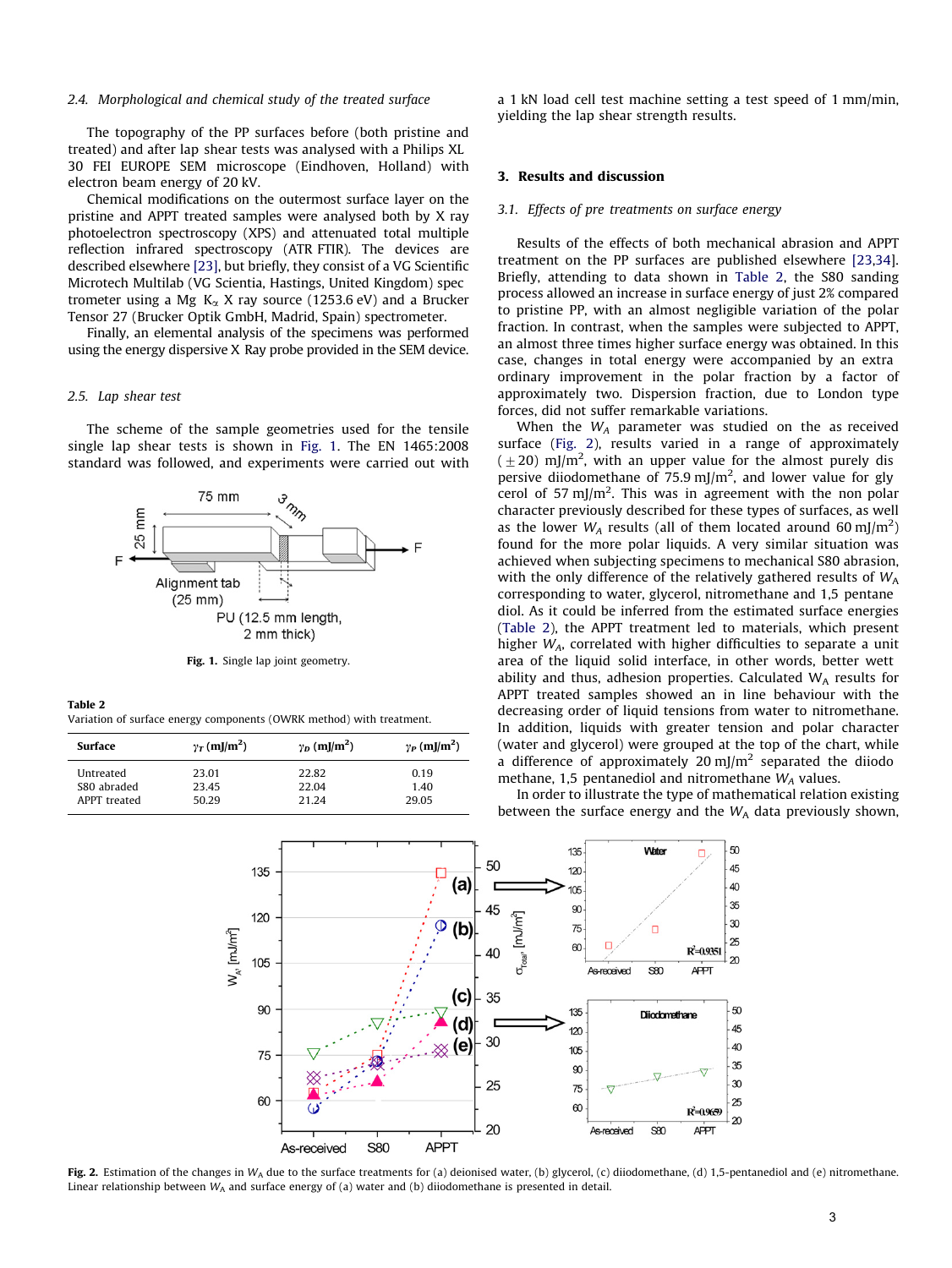the energy necessary to separate liquid droplets from PP surface under the test conditions (pristine material, S80 abraded and APPT treated) as a function of the surface energy is also shown in detail in Fig. 2 for two liquids, deionised water and diiodo methane. The linear fitting of the plotted data led to correlation coefficients next to one, corresponding to a non diverted and directly proportional relationship, as it was expected.

Previous works of this research group, involving SEM and mechanical profilometry analysis, have shown the impact of diverse surface pre treatments on the morphology of polyolefinic materials [23,34]. While sanding caused a high rate of material pull off, the APPT treatment derived in an affected surface due to plasma etching, with an enhancement in the average arithmetic roughness (defined in the DIN 4768 regulation) from  $(0.08\pm0.03)$  $\mu$ m to (0.14  $\pm$  0.02)  $\mu$ m. It was also observed that the existence of precipitates containing C, O and Ti attributed to plasma oxidation and catalysts of the materials processing.

FTIR ATR analysis of PP is shown in Fig. 3, marking the band corresponding to each type of functionality by black and white coloured squares and circles. The spectrum of the untreated material exhibited typical polypropylene bands [35], such as the  $CH<sub>2</sub>$  and  $CH<sub>3</sub>$  stretching vibration mode (white circle, 2831 2949 cm  $^{-1}$  zone), CH<sub>3</sub> symmetric and asymmetric bending modes (white square, 1373 and 1462 cm  $^{-1}$  zones, respectively) and vibration modes associated to the C C bondings (black square, 1178 848 cm $^{-1}$  zone). After APPT exposure, a new broad band arose (black circle), located at 1718 cm $^{-1}$ . This peak corresponded to carbonyl moieties [36], the appearance of which was indeed in agreement with the APPT enhanced polar energy (Table 1).

The XPS study of the chemical composition of the samples (Table 3) confirmed the insertion of oxygen and nitrogen atoms due to the activation of the PP surface via rupture of C C/C H linkages and further reactions with plasma and environmental species. The great increase of the polar fraction, thus the total component, of the surface energy lies in these radical type processes.

According to the appearance of peaks at binding energies corresponding to the existence of oxygen and nitrogen containing groups, acid base character of the surface was supposed to be modified by APPT. Fig. 4 illustrates the range of values of each component of the PP surface energy, both calculated by the OWRK (Eq. (1)) method (dispersion, polar and total) and obtained by the acid base (Eq. (6)) approximation (acidic, basic and Lifshitz van der Waals). Results of the as purchased surfaces implied the existence of an almost purely dispersive PP (about 1% polar



Table 3 Assignment of XPS C 1s and N 1s core levels of both as-received and APPT treated PP.

| <b>Surface condition</b> | <b>Binding</b><br>energy (eV)                     | Corresponding chemical group                                                                                                                          |
|--------------------------|---------------------------------------------------|-------------------------------------------------------------------------------------------------------------------------------------------------------|
| <b>Untreated</b>         | 284.6<br>285.6<br>3997                            | $[-(C-C)-], [-(C-H)-]$<br>$[-(C-N)-], [-(C-OH)-]$<br>$[-(R-CN)-]$                                                                                     |
| <b>APPT</b>              | 284.6<br>285.6<br>2877<br>288.7<br>399.7<br>401.6 | $[-(C-C)-], [-(C-H)-]$<br>$[-(C-N)-], [-(C-OH)-]$<br>$[-(CO2)$ -1, $[-(C=O)-]$<br>$[-(C-C(=0)-OH)-], [-(C-C(=0)-OR)-]$<br>$[-(R-CN)-]$<br>$[-(N-0)-]$ |



Fig. 4. OWRK and acid–base fractions of the surface energy for a (a) pristine and (b) APPT treated PP.

contribution to the total surface energy), with low wettability and low electron donor and electron acceptor values (0.71 and 0.06 mJ/ $m^2$ , respectively). Attending to the principles of wetting and adhesion, it was possible to predict that pristine PP would not yield adhesive joint with PU, due to its lack of active sites susceptible for bonding.

When the samples were treated with APPT, every component related to specific interactions (polar, acid and base) suffered an outstanding improvement of about one order of magnitude. Comparing these results with the ones obtained by XPS (Table 3), it was confirmed that the insertion of  $[$   $(C=0)$  ],  $[ (C C(=0) OR) ]$ ,  $[ (R CN) ]$  and  $[ (N 0) ]$  type moieties, responsible for the enhancement in wettability, was achieved. Although the electron acceptor fraction of the APPT samples was two orders of magnitude higher than the as received result, surfaces developed an important electron donor character This indicates that most of the groups created by APPT are amine, imine, ketone, ester, ether or alcohol functionalities, which is in agreement with the XPS results (Table 3).

#### 3.2. Lap shear strength tests

#### 3.2.1. Effect of APPT treatment

Once a chemical and physical study of the samples was carried out, a shear tensile test of polyolefinic single lap joints using a PU adhesive (with the characteristics shown in Fig. 1) was per Fig. 3. FTIR-ATR spectra of PP surface (a) untreated and (b) subjected to APPT. formed. Results of the mean lap shear strength measurements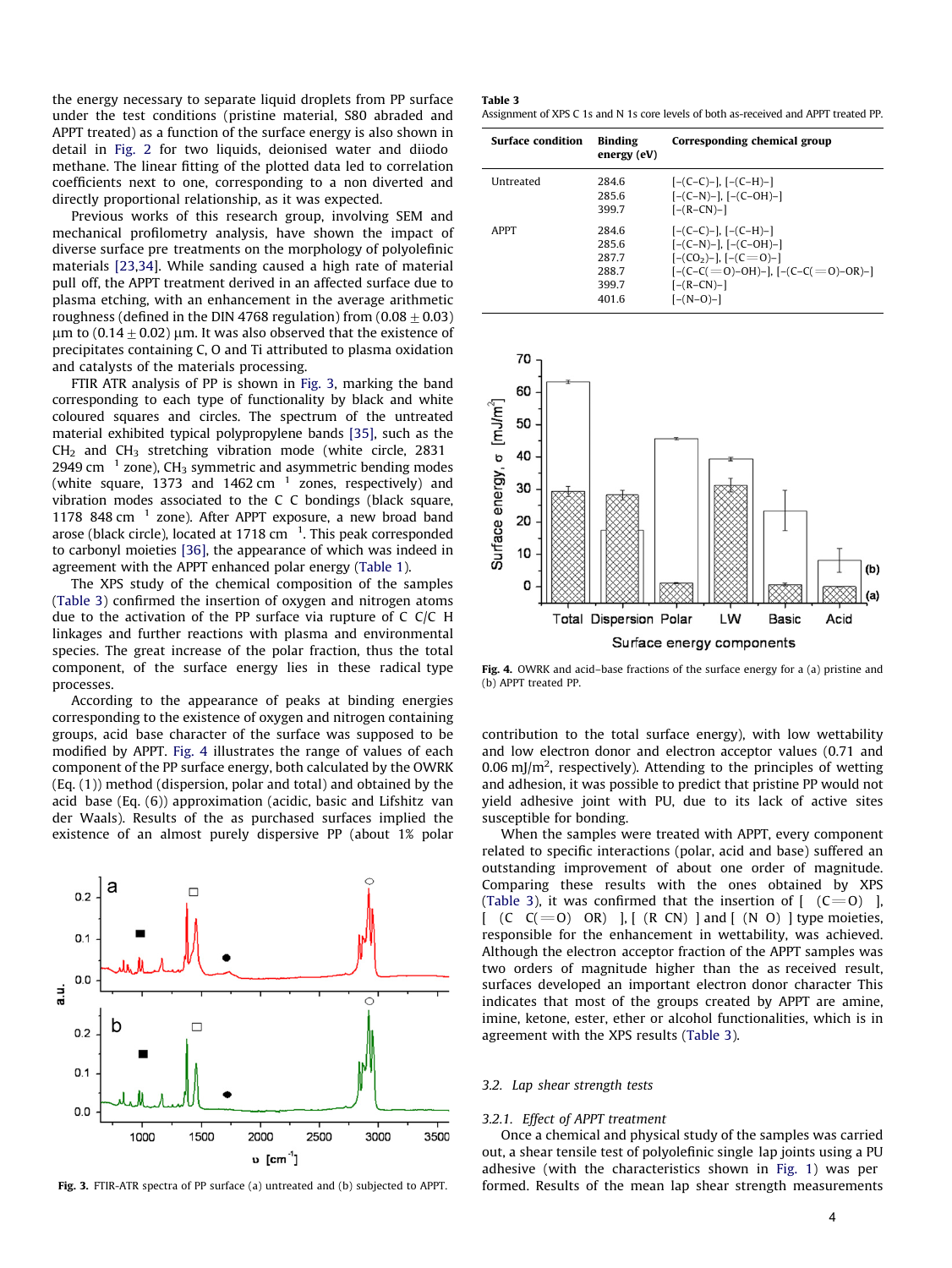for the different pre treatments of the surfaces are shown in Table 4.

The untreated materials showed almost negligible shear values. These data were in concordance with the existence of too few surface anchoring sites due to both the very low surface energy they exhibited and the smooth topography and low porosity of the specimens. The combination of these facts led to the impossibility of the PU adhesive to properly wet the surfaces, thus, create an adequate interlocking between the bonded parts.

An increase in surface roughness was usually associated to a better adhesive strength due to larger anchoring area. Never theless, results showed the inefficiency of mechanical abrasion to enhance adhesion between the PU adhesive and the PP substrates [12], leading to very low values close to the ones found for the untreated samples. In conclusion, mechanical abrasion on PP was dismissed as a surface treatment prior to adhesion.

The comparison between the shear strength of each adhesive bonding when using the APPT treatment revealed an important enhancement of tensile strength of about 500%. This increase was associated to the combination of two positive factors: (i) the formation of new moieties of polar nature, which was responsible for surface energy and wettability enhancement, and (ii) the

Table 4 Variation of maximum tensile strength and failure mode with surface treatment.

| Surface treatment                                                                                                         | Shear strength (kPa)                                                    | <b>Failure mode</b>                                      |
|---------------------------------------------------------------------------------------------------------------------------|-------------------------------------------------------------------------|----------------------------------------------------------|
| Untreated<br>Abraded (S80)<br>Sika Primer $^{\circledR}$ -215<br><b>APPT</b><br>$APPT + (Sika Primer^{\mathbb{R}} - 215)$ | $37.5 + 1.8$<br>$42.0 + 2.1$<br>> 0.3<br>$232.1 + 1.4$<br>$714.3 + 1.5$ | Adhesive<br>Adhesive<br>Peel off<br>Cohesive<br>Cohesive |
| $APPT + (Sika Primer^{B} - 215) + APPT$                                                                                   | $764.3 + 1.2$                                                           | Cohesive                                                 |



Fig. 5. SEM micrograph of the cohesive failure of a tested joint.

achieved basic behaviour due to electron donor groups, such as amines or alcohols, which are capable of establishing primary hydrogen bonds, acting as catalysts in the crosslinking curing reaction of PU [10,30].

Therefore, attending to the experimental data, it was possible to conclude that the driving force of the adhesion of PU to polyolefinic surfaces was based more on chemical interactions (especially those related to specific dipole dipole and hydrogen bondings) than on physical interlocking considerations.

#### 3.2.2. Effect of combined surface treatment

Further attempts to develop higher tensile shear strength results were carried out. Tested conditions were (i) deposition of a chemical primer PU solvent based on the pristine surfaces, (ii) application of the primer on the APPT treated samples and (iii) curing under APPT conditions of a primer film placed on an APPT treated surface.

It is necessary to highlight the great improvement in the adhesive bonding strength obtained using both APPT and primer, which enabled the achievement of values three orders of magni tude larger than the ones found for pristine surfaces. This enhance ment of the joint strength was accompanied by a cohesive failure mode, more desirable due to the possibility of prediction (Fig. 5).

Although the primer was selected attending to the specifica tions of the material to bind (PP) and the type of adhesive (PU), its use led not only to the peel off of the PU, but also to the separation of the primer itself from the samples (Fig. 6a). This behaviour was supposed to be a consequence of both the low surface energy of the polymeric substrate and the incompatibility with the chemical primer.

This debonding process was not observed when the primer was applied onto an APPT treated PP surface. The effect of a fast curing under plasma conditions of the chemical adhesion promoter (pri mer) applied on a previously APPT treated sample was the creation of a quartered topography, thus rougher surface (Fig. 6b). The subtle increase of shear strength from the APPT (Sika Primer® 215) to the APPT (Sika Primer® 215) APPT treated PP specimens (7%) sug gested that the existence of a rougher adherend surface was exerting a positive secondary effect (larger bonding area) on adhesion.

#### 3.3. Study of the adhesive failure

To conclude this study, EDX analysis of the surfaces was performed. Data are shown in Table 5. Pristine PP surface presented a hydrocarbon composition, which was predictable according to its  $(C_3H_6)$ <sub>n</sub> general formula, and a certain amount of oxygen, which derived from an already oxidised surface of the polyolefin in the delivery state. The application of the primer led to the appearance of a silicon and sulphur content, which are part of one of the primer components, the 3 trimethoxysilylpropane 1 thiol. An enhancement of the oxygen content and a decrease in



Fig. 6. SEM micrographs of (a) pristine PP-primer interface of separation and (b) quartered primer due to a fast curing process under APPT conditions.